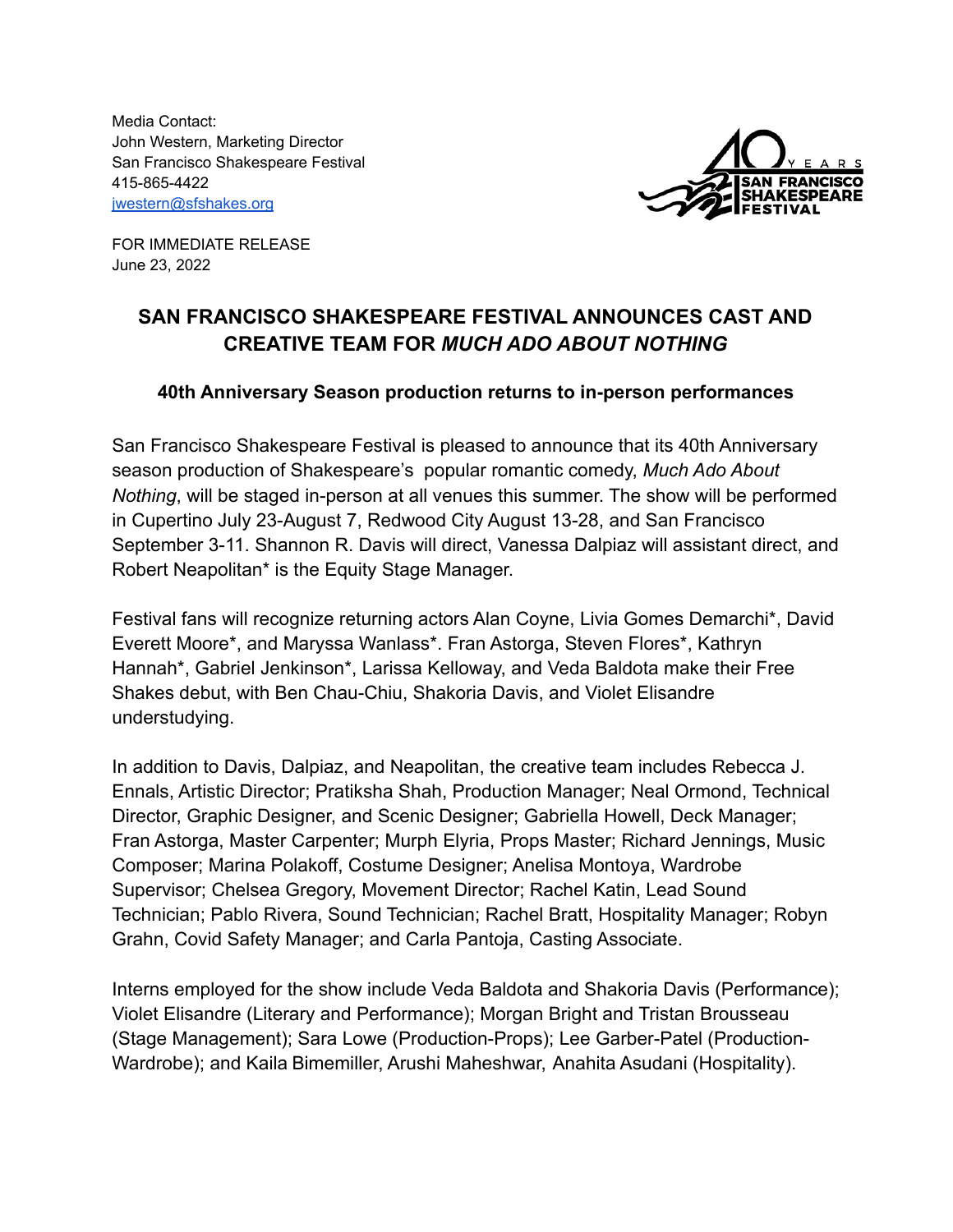As always, **no tickets or reservations are needed** to attend the shows. All are invited to bring family and friends to enjoy professional theater in a beautiful park environment. Additionally, in order to make the show as accessible as we can, a close-captioned recording of the performance will be made available on a date to be announced; check the Festival website, sfshakes.org, for updates.

Covid safety protocols in place at the time of the performances will be followed and updates will also be posted on the Festival website.

Shakespeare's *Much Ado About Nothing* features the intermingling of two different love stories - Hero and Claudio, whose love is challenged by jealousy, and Beatrice and Benedick, who work through their past history with each other to find love again. The villainy of Don John and the malaprop-spouting Constable Dogberry add to the fun!

\*denotes member of Actors' Equity Association

# **40th Anniversary production of Shakespeare's** *Much Ado About Nothing*

### **Cupertino: Memorial Park Amphitheater, Stevens Creek Blvd and Mary Ave**

- Saturday, July 23 at 6:00 pm (Preview)
- Sunday, July 24 at 6:00 pm (Preview)
- Friday, July 29 at 6:00 pm (Preview)
- Saturday, July 30 at 6:00 pm (Opening)
- Sunday, July 31at 6:00 pm
- Friday, August 5 at 6:00 pm
- Saturday, August 6 at 6:00 pm
- Sunday, August 7 at 6:00 pm

# **Redwood City: Red Morton Community Park, 1455 Madison Ave**

- Saturday, August 13 at 4:00 pm (Preview)
- Sunday, August 14 at 4:00 pm (Opening)
- Saturday, August 20 at 4:00 pm
- Sunday, August 21 at 4:00 pm
- Saturday, August 27 at 4:00 pm
- Sunday, August 28 at 4:00 pm

# **San Francisco: McLaren Park, Jerry Garcia Amphitheater**

- Saturday, September 3 at 2:00 pm (Preview)
- Sunday, September 4 at 2:00 pm (Preview)
- Monday (Labor Day), September 5 at 2:00 pm (Opening)
- Saturday, September 10 at 2:00 pm
- Sunday, September 11 at 2:00 pm